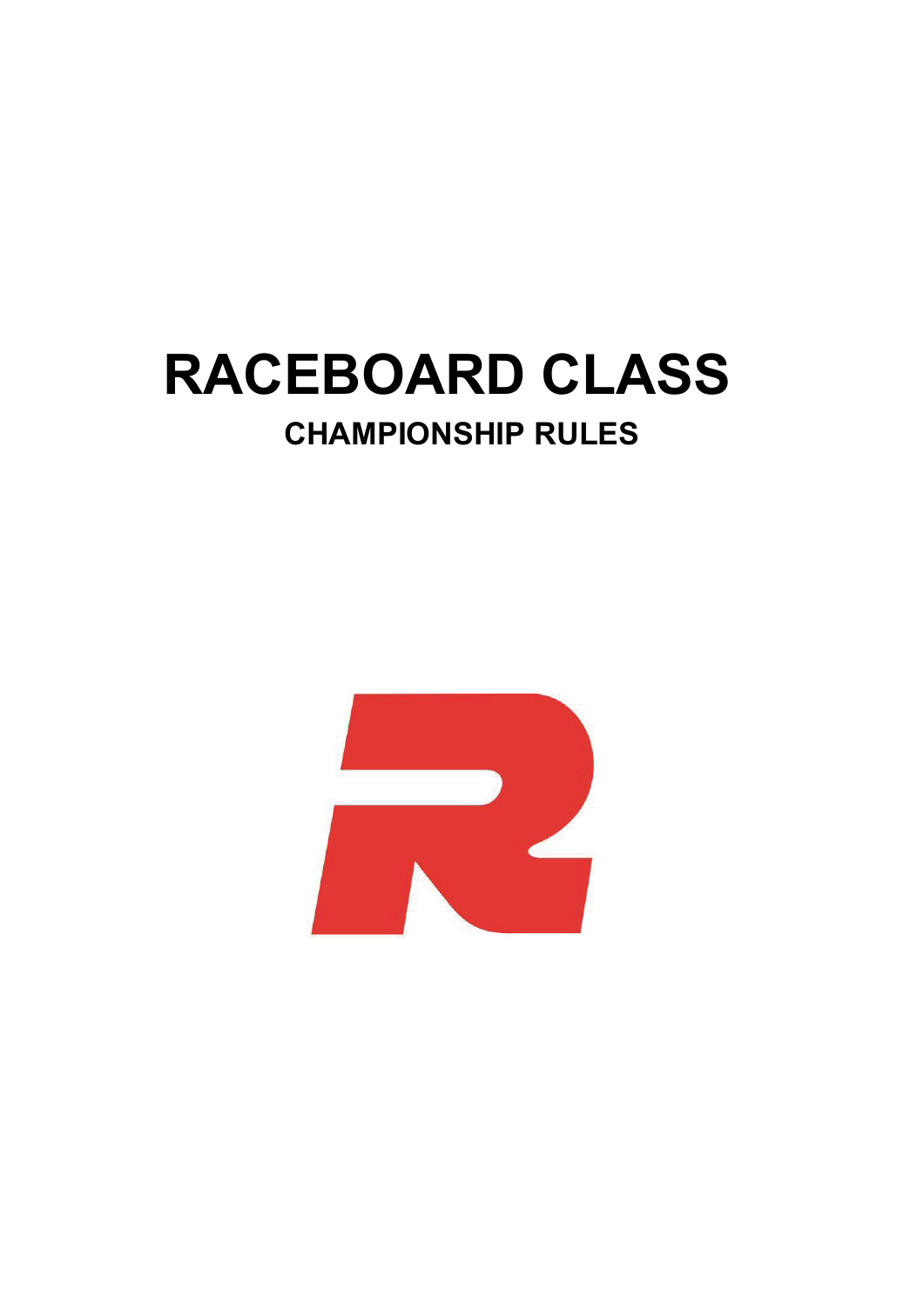# **1 GENERAL**

**1.1** Class World Championships shall be held within 200km of an international airport, and easily reached by motor vehicle.

## **1.2 Pumping**

If pumping becomes the main method of propulsion, the race shall be abandoned.

#### **1.3 Class Representative**

A Class Representative (CR) will be appointed for every international championship. The CR shall be consulted on all matters pertaining to these Championship Rules and approve changes to the Sailing Instructions.

# **2 DIVISIONS**

# **2.1 Gender Divisions**

- 2.1.1MEN (A)
- 2.1.2 WOMEN (B)

# **2.2 Age Divisions**

- 2.2.1 **Youth** (C) is a man or woman who is less than 20 years old ;
- 2.2.2 **Master** (D) is a man who has reached the age 35 , or a woman who has reached the age of 30 ;
- 2.2.3 **Grand Master** (E) is a man who has reached the age of 45, or a woman who has reached the age of 40.
- 2.2.4 **Veteran** (F) is a man who has reached the age of 55, or a woman who has reached the age of age of 50.
- 2.2.5 A sailor must have reached the minimum age limit in the relevant age division by December 31<sup>st</sup> before the year of competition.
- 2.2.6 A sailor must not be older than the maximum age limit in the relevant age division by December  $31<sup>st</sup>$  in the year of competition.

# **2.3 Weight Divisions**

- 2.3.1 **Lightweight.** A sailor who weighs less than 75kg
- 2.3.2 **Heavyweight.** A sailor who weighs more than 70kg

## **2.4 Equipment Divisions**

- 2.4.1 **Hybrid.** A 'hybrid' is any production raceboard with a maximum length of 320cm.
- 2.4.2 **Seven Five(7.5).** A division for sailors using maximum sail size 7.5sq.m.

#### **2.5 Division Identification**

 At events where the organising authority specifies the use of identification of divisions, the identification shall be displayed on the top panel of the sail, and as specified in the Class Rules. Alternatively, the Sailing Instructions may specify the sail carries a coloured streamer.

#### **2.6 Minimums**

A minimum of 5 entries is required to constitute a division.

#### **2.6 World Titles**

World Titles may be awarded in the following divisions: Men, Women, Youth and Master.

## **3 MAXIMUM NUMBER OF RACES; TIME LIMITS; TARGET TIMES; REST PERIODS**

# **3.1 GENERAL**

- 3.1.1 The maximum of races that can be scheduled in a Series is 15.
- 3.1.2 A minimum 3 races shall be completed by a class/ division to validate a championship or event for that class/division.
- 3.1.3 A minimum of two thirds of races sailed shall be in the "*course racing*" format.

## **3.2 TIME LIMITS & TARGET TIMES**

- **a)** The time limit for the first finisher in a course race is 45 minutes
- **b)** The time limit for the first board in each race to reach the first mark is 15 minutes.
- **c)** A race shall be abandoned if either of these time limits (Art (a) & (b) above) is exceeded and anyway shall not count towards the official results.
- **d)** Racers finishing more than 20 minutes after the first finisher in their respective division shall be scored DNF except those who are scored DSQ, BFD, OCS, RAF, RDG, or DNE.
- **e)** The target elapsed time for a course race is 25 > 30 minutes for the winner.

#### **3.3 NUMBER OF RACES IN A DAY**

- 3.3.1 No more than four races per day shall be scheduled or raced.
- 3.3.2 No more than 3 races per day shall be sailed in marginal (for majority of fleet) planing conditions.

# **3.4 REST PERIODS**

- 3.4.1 When racing back to back the minimum interval between the closing of the finishing line and the new warning signal for that fleet/division shall be 10 minutes.
- 3.4.2 No more than 3 races shall be sailed back to back, which may be reduced to 2 in marginal planing conditions. After a series of back to back races there shall be a rest period of a minimum of 30 minutes ashore for the last finisher in the last race.

## **4 DECISION TO RACE**

- **4.1** The race shall start at the scheduled time if the wind conditions are within the set criteria.
- **4.2** A course race should not be started in less than 5 knots of wind established in the starting area. This lower limit may actually be higher if there is strong current in the racing area.
- **4.3** A marathon race should not be started in less than 7 knots of wind measured over the majority of the race area.
- **4.4** Races should not be started in excess of 30 knots. Once a race has been started and winds exceed 30 knots the race should be allowed to continue unless there is a danger to life.

# **5 CHANGING RIGS**

When changing to a rig with a different size sail, the crew must obtain the new rig and return the old rig at the same time to the equipment storage area. The equipment storage area shall be ashore in the vicinity of the launching area unless otherwise stated in the sailing instructions

# **6 EQUIPMENT RULES**

Sailors competing in the Youth Division are limited to the use of "Hybrid" boards (until 2011)

# **7 EQUIPMENT INSPECTION**

- **7.1** The Official Equipment inspector shall mark all equipment a competitor intends to use during the regatta before the start of the first race.
- **7.2** The equipment inspectors may conduct checks & inspections of equipment, at any time during the regatta. Identified competitors, at sea, shall sail their boards to the 'equipment inspector's boat,' which will be flying a white flag with the word '**M'** up on it, immediately after finishing the race. All competitors, notified of the requirement to be inspected shall